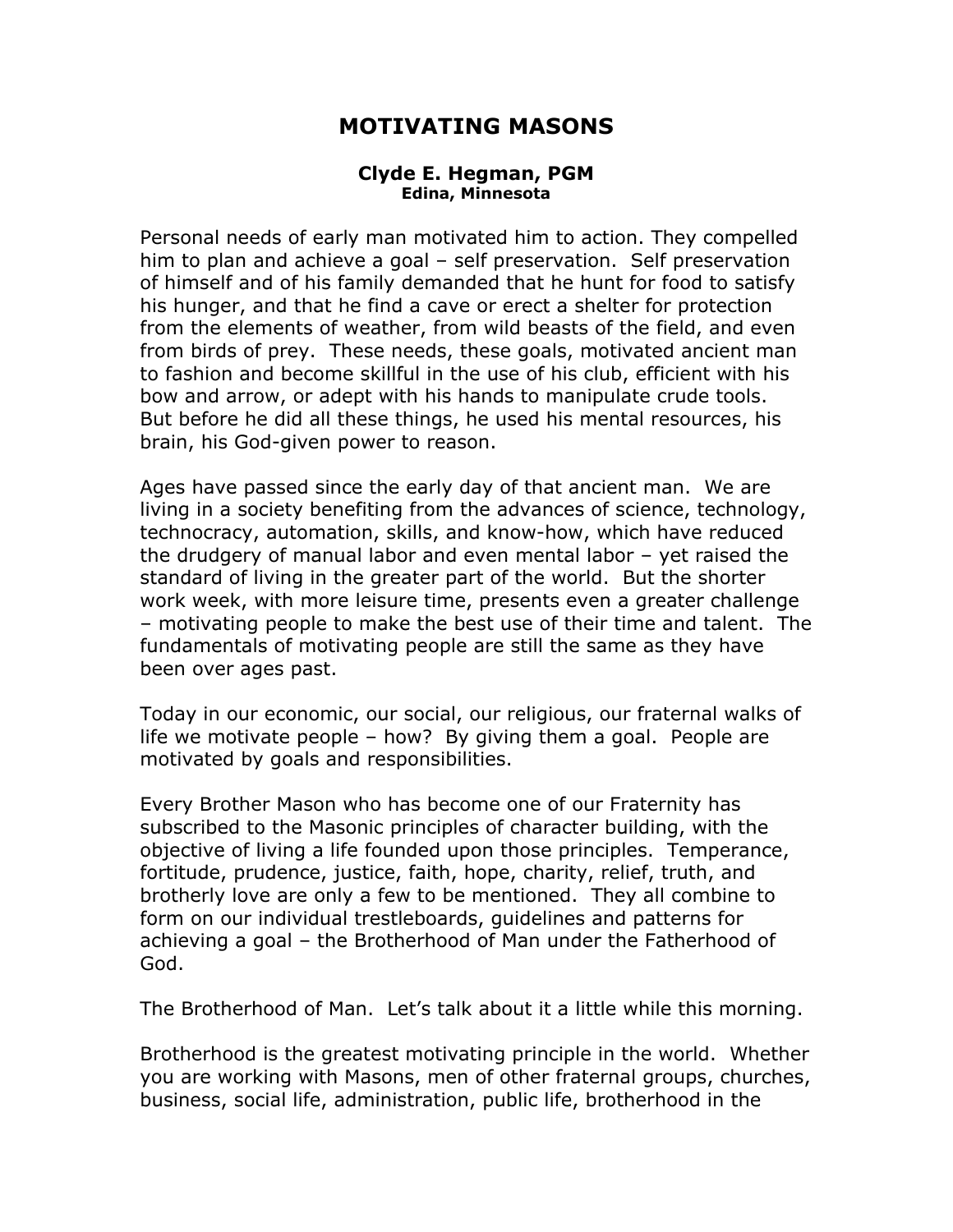greatest motivating principle in the world. It is the basic principle of all the great religions of the world, and has been over the ages past. It is the principle that Jesus used for all his preaching on "love thy fellowman," "love thy neighbor" – not just the neighbor next door, but every man on the earth.

I direct your attention to the story of the Good Samaritan; not to the man who had been beaten and lay by the side of the road wounded and bleeding, not to the Samaritan who came by and befriended him, not to the innkeeper; but to the other two characters in the story – the priest and the Levite. What did they do? They walked by on the other side. My brother Master Mason, have you ever walked by on the other side? Or are you motivated by the spirit of compassion to help one who is in need of a little of the milk of human kindness?

The Carpenter of Nazareth 2,000 years ago learned the skills of working with tools, learned them in an operative trade serving as apprentice, I suppose, to his father. He learned the proper use of the working tools, the square, the level, and the plumb. Then after about 30 years, motivated by a higher power, he left the carpenter shop to put the symbolic working tools to use in an even more practical way over the short span of the next three years. He used these tools to teach and to inspire men to build their temples not made with hands, to build lives of usefulness to fellowmen; and the world has never been the same since.

In the ancient days the Samaritans were considered, if I may use the crude word, lice. The city of Nablus, in old Samaria, even in the Biblical days was considered to be a hot bed of what you might call unregenerated thinking. A Brother with whom I talked about ten days ago, told me that he visited Nablus in 1927 with a group of students from Harvard. Their group was there to study educational programs in that part of the world, in the Holy Land. He said to me that "We passed through Nablus like 'greased lightning' because we didn't dare stay there lest we get shot at." Here was a group of 30 Harvard students and professors in the year 1927, not B.C. but A.D., who didn't dare stay in Nablus over night lest they be shot at. The other day, less than two weeks ago, in September 1967, it was in the town of Nablus, now in Jordan, that a train was blown up; many of you read about it in the newspapers. What did the army of Israel do? They took everybody out, put them on a hill, and blew up the town. This was only two or three weeks ago. Brethren, the old hatred toward the Samaritans still exists, and the hatred of the Samaritans toward the rest of the world still exists 2,000 years after Christ.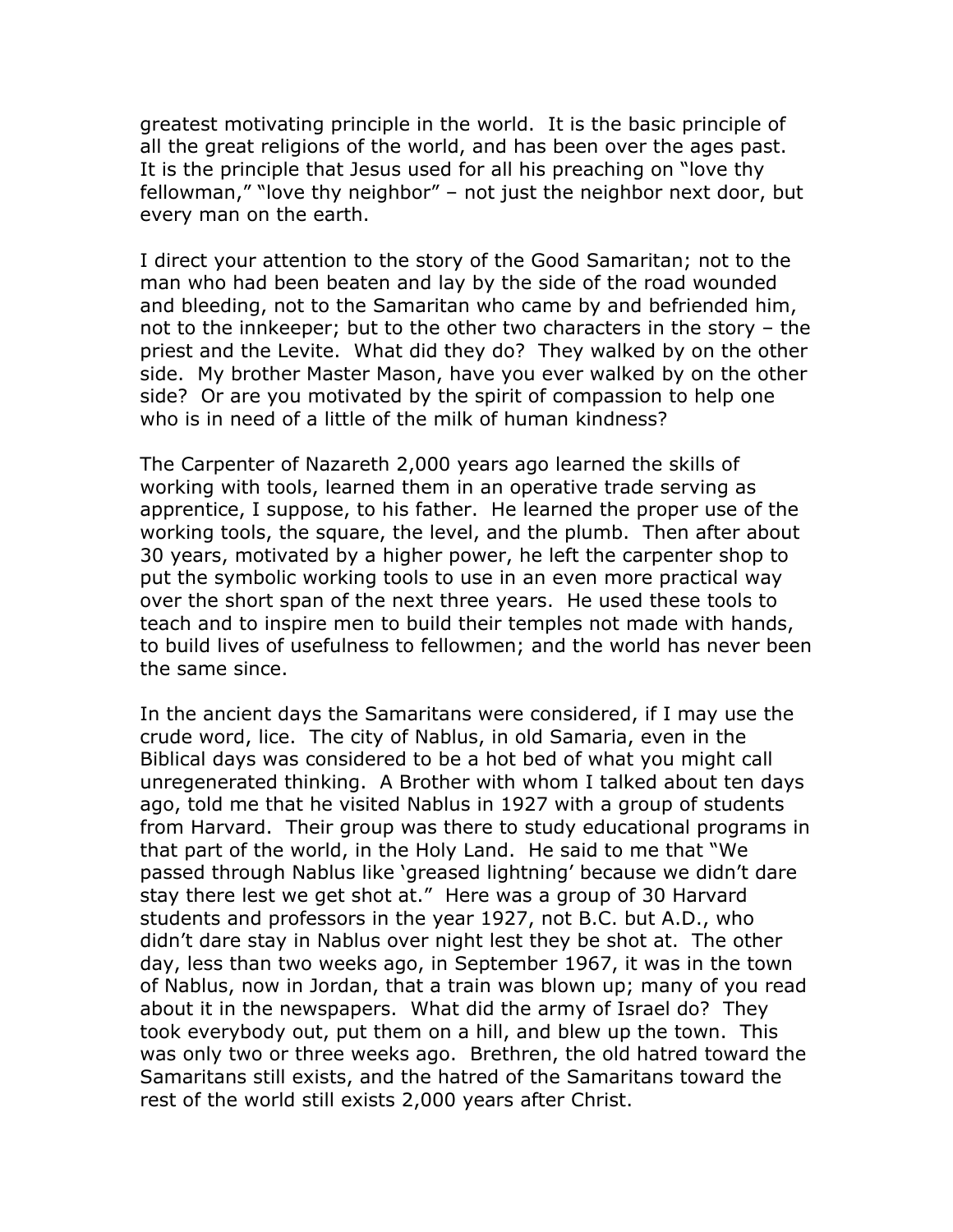Somehow something has to be done by thinking people who will do all in their power to promote goodwill among nations of the earth. Is this a challenge to Brothers of the Masonic fraternity? But if we are going to put to work this spirit of brotherhood which is a Masonic principle, how do we do it? How do we do it **now?** Can you think of anything that should motivate you more, my Brother, if you believe in it?

Why do some people do selfish things? Why do many people do unselfish thing? People do unselfish things for personal satisfaction perhaps. Yes, in some cases a man will give \$1,000 to your Masonic Home to get his name of a brass plate on the door; or he may give \$2,000 to your Lodge for some purpose and await reading his name in the local paper. Or if he is of that economic position he may give a million dollars to endow a college and be pleased to see his name on the cornerstone or over a doorway. But I am sure that these are the on-half of one-tenth of 1% of men and Brothers who do and give unselfishly.

But when you do something for someone else you create a response, a challenge and a response. It was Toynbee's phrase for the whole basis of developing civilization that went something like this, as I remember it: "Here is a challenge, for example. You use it to meet the challenge of the day, and when you do, you grow. Then there immediately arises a still greater challenge and you rise to meet that. Without this challenge and response civilizations die."

What were the challenges to Master Masons in this land 200 years ago when the Brothers whose pictures we viewed on the screen last night – George Washington, Benjamin Franklin, John Hancock, and others of that day – served their country by fighting and working for freedom and the rights of the individual? What were the challenges 140 years ago when a Brother named Simon Bolivar freed those South American countries which today are Venezuela, Columbia, Ecuador, Panama, Peru and Bolivia from the dictates of the Spanish monarchs? My Brothers, what do you believe to be the challenges to Master Masons today?

Someone has said that the achievements of our predecessors are sometimes overshadowed by our leaders of today only because the stairs are there making possible the attainment of greater heights. My Brothers, the stairs are there for you and me to tread upon, not because we built them, but because someone who preceded us planned, worked, fought to build them for us. The patriot of this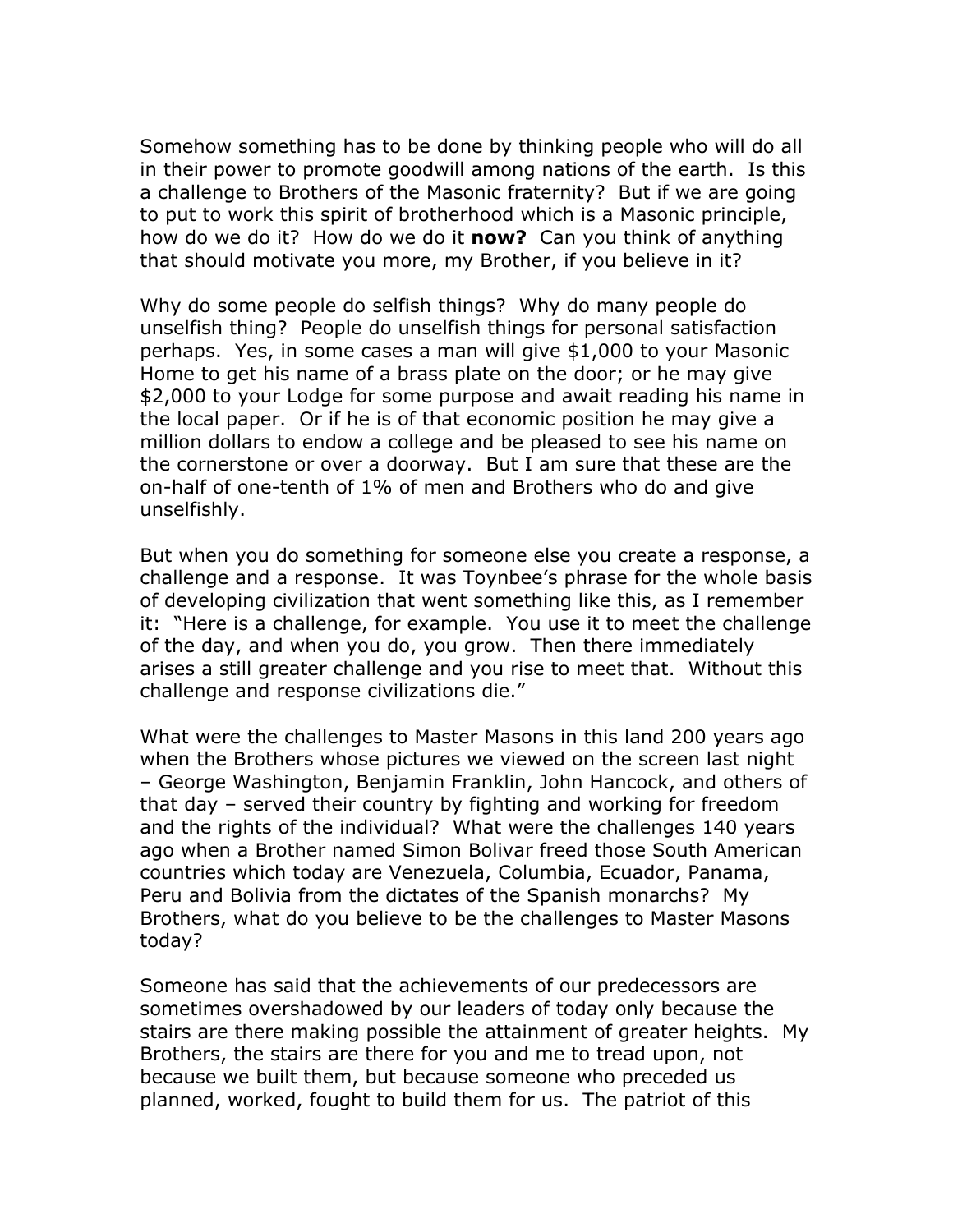nation 200 years ago, the patriot in the South American countries, men who helped to build these great nations, founded and made a heritage for us. The steps and stairs are there.

What is our challenge today? What is our Masonic responsibility? Defined in simple terms, it is to protect the oppressed, right the wrong, raise the fallen, relieve the distressed, enlighten people, serve well the common weal, and be fruitful of good works. What have you done, my Brother? What have we done recently that would warrant us being disciples of the principle of the brotherhood of man?

First and basic, we have to be inculcated with the principle before we can put it to work, or else it dies. If you have a muscle in your arm and you tie it in a sling, it atrophies. If you held your arm in a sling for ten days you would find that you would have trouble moving your arm in a sling for ten days you would find that you would have trouble moving it when you removed the sling. My Brothers, if you work in terms of, think in terms of, principles of good works, but you don't put them into action they atrophy, you atrophy, and your principles and ideals die.

It was Alfred North Whitehead, the mathematician and philosopher, who said, "When your ideals become practice you stagnate." When I first heard this I questioned, how can this be? "When your ideals become practice you stagnate." We talk in terms of putting ideals into practice: but here is what he meant. If you only put your ideals into full practice and by rote keep practicing that ideal, you don't keep hold of that elusive ideal of stretching forth even further, and unless you do, you stop. Is this a Masonic principle of motivating people, motivating Masons? It was Browning, I believe, who wrote, "Ah, but a man's reach must exceed his grasp, or what is heaven for?"

You have all read letters from children to God. One little boy wrote a letter to God thanking him for being such a fine pitcher." The boy gave the letter to his teacher in school. She was intrigued and asked the little boy to explain. "Just what do you mean by this letter to God complimenting him for being such a fine baseball player?" "Well, it's very simple", said he, "Every afternoon after school I go home, I get my baseball and my mitt and go out in my back yard and I throw my ball up in the air as far as I can. God holds it for a little while, and then he throws it back to me." Is this a Masonic principle motivating Masons? My Brothers, are you and I motivated by Him who holds the ball for a little while and then throws it right back to the little boy?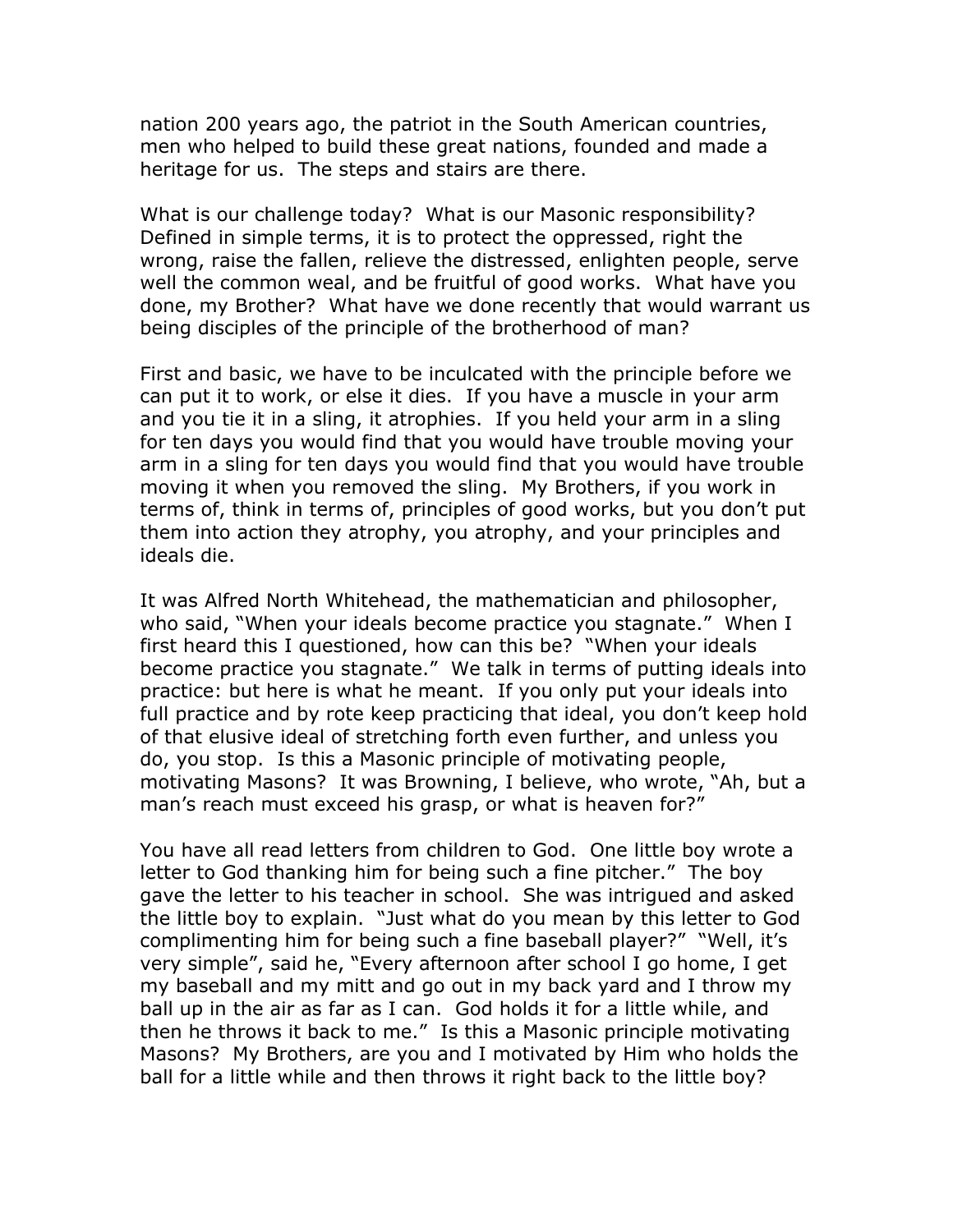The railroads have a slogan, "Keep your hand on the throttle and your eye upon the rail," but of course it means eternally keeping your eye further forward, further ahead, never stopping.

Brothers, were it not that you and I were challenged to live up to the ideals of Masonry, to put them into practice, and to see to it that we don't stagnate and stop with that specific practice, but edge forward and press on, each of us might well have still remained in the rubbish of the temple in the southeast corner.

How do we put these ideals to work into the most practical expression? Each of you can reminisce on what has been done by you and your Brethren in your respective Grand Jurisdictions by way of putting Masonic principles into practice. We have just heard what Indiana has been doing, for themselves, in their fine Masonic Home and Hospital, and now they are going to do something for others.

How do we put these ideals to work into the most practical expression? If you, my Brothers, close the door of the Lodge and leave there having learned only the fundamental teachings and don't do something about them, high as the ideals may be, you and the Lodge will die.

All day yesterday every Brother who spoke from this podium referred to something that can be done by Masons for a Lodge or for others. Suggest to you that motivating Masons begins in the Lodge where a man has knelt at the altar and viewed the Holy Scripture and where, my Brethren, you have inspired him, shall we say, to thinking in terms of the lofty ideals of Masonry. But unless our ritual, our ritualistic work, our floor work, our lectures, the demeanor of our officers and all who take part – unless they perform it with the dignity and the decorum that is due, a Brother is not going to be stimulated to make Masonry a vital force in his life.

In this Conference so much has been done during the past 18 years by way of presenting programs for education, challenging Masons to develop thinking minds, as well as understanding hearts.

We heard about scholarship programs today. Some Grand Lodges sponsor them. And Kansas does a remarkable job in helping young people to further their education via scholarships. In Minnesota we are carrying on in a very modest way a program designed to help our juvenile court judges, not as a lodge, not as a Grand Lodge, but as Master Masons who will go to the juvenile court judge and say, "Mr. Judge, Your Honor, how can I help you in the problems of the day?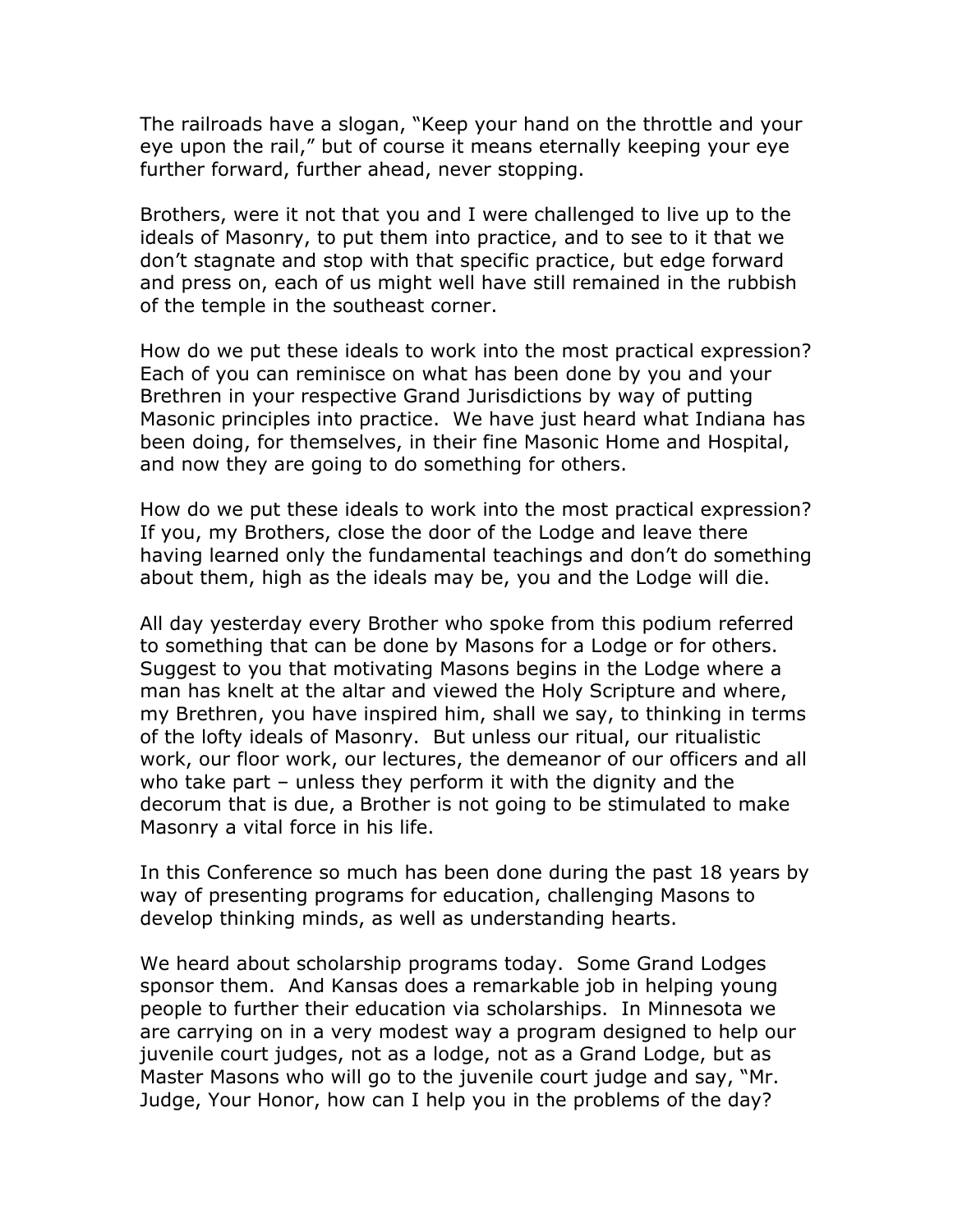Can I take a boy over the weekend who is a problem to you? Can I take a boy or girl into our home? Can I help him or her to get a job?

Our Masonic Memorial Hospital at the University of Minnesota is the gift of Masons of our state to the University. The hospital serves with care and treatment patients who are suffering from cancer. In two statewide campaigns Masons of Minnesota made voluntary gifts to build the hospital in our University Medical Center at Minneapolis. The first campaign in 1955 netted \$1,000,000 to pay in full for a two floor 80 bed hospital. The second campaign in 1963 produced \$1,100,000 to double the size of the hospital. Here is an example of opportunities offered our Brother Masons to "give not until it hurts, but until you fell good." They gave and they feel good, and each giver is proud to have paid for some of the bricks and mortar and steel.

It is sometimes suggested that the Masonic Fraternity needs to hire public relations men to publicize Masonry. Brothers, may I simply say to you that you and I can be the greatest public relations men for Freemasonry when we wear that square and compass which we saw on the screen last night. But first, last, and always, let's remember when we wear it to act like Masons. The hero is one who kindles a great light in the world, who sets up a blazing torch in the dark streets for men to see by; but the saint is the man who walks through the dark paths of the world, himself a light.

In closing may I quote the lines from Brother Edwin Markham who wrote:

> We are blind until we see that in the human plan Nothing is worth the making if it does not make the man. Why build these cities glorious if man unbuilded goes; In vain we build the work unless the builder also grows."

Motivating Masons then is your job; it is my job. Let all of us at this Conference go back to our Lodges in these 12 states – where there are 1,250,000 Master Masons – and let us dedicate ourselves to lives of precept and example. Let us kindle the fires which will spread and challenge Masons to work, strive, and reach for that goal of Brotherhood of Man under the Fatherhood of God.

> "Three things I know must always be To keep a nation strong and free: One is a firm and steady hand To work and serve and till the land;